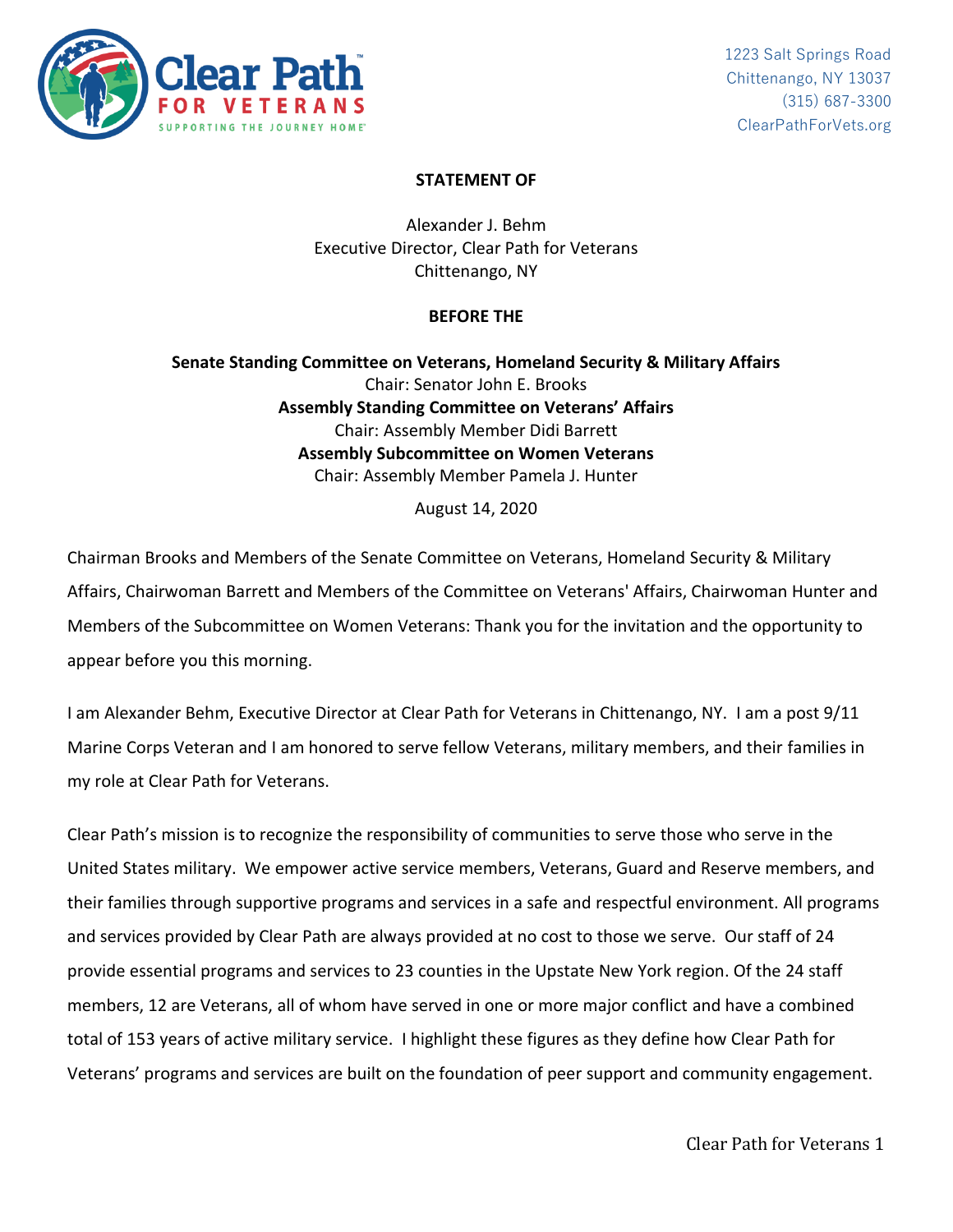

Our organization provides Holistic Warrior Care to Veterans, military members, and their families through community collaboration and strategic partnerships that offer diverse programs and services. Whether it is wellness, employment or social interaction activities, Clear Path stands ready to reduce the barriers for Veterans seeking to reintegrate into society. Our Veteran and military populations are only as strong as the community resources they have behind them to support their needs.

COVID-19 brought and continues to bring many hardships to Clear Path for Veterans and to the Veterans, military members, and families that depend on our organization's essential programs and services. Social isolation, unemployment, and the lack of access to basic necessities and resources have grossly impacted those in the 23 counties Clear Path actively serves.

On Friday, March 13, 2020, I was named as Clear Path's Executive Director, replacing Melissa Spicer, Cofounder, former Executive Director of Clear Path, and now current board member. After serving as the Chief Operating Officer, I was not only familiar with the organization but prepared to further elevate the delivery of Clear Path's community model of holistic care. Within 72 hours of my appointment I was faced with the task of creating a plan to reduce the size of our on-site workforce due to the pandemic and the Governor's executive orders. By the completion of my first week as Executive Director, 75% of the organization's workforce had been placed in a work-from-home status and our 78-acre rural campus closed to Veterans, military members, and the community. Due to the rapid changes in our environment because of COVID-19, our executive leadership team established the Clear Path for Veterans COVID-19 Community Task Force on March 16, 2020.

The Clear Path for Veterans COVID-19 Community Task Force was established to address the immediate hardships and barriers Veterans, military members, and their families were facing, and continue to face, due to the uncertainties and instabilities brought on by the pandemic. The Task Force has allowed our organization to work at full capacity during the crisis by providing programs and services to Veterans using virtual and telecommunication platforms. The Task Force provides emergency food assistance, career services support, social engagement programming, and mental health triage services.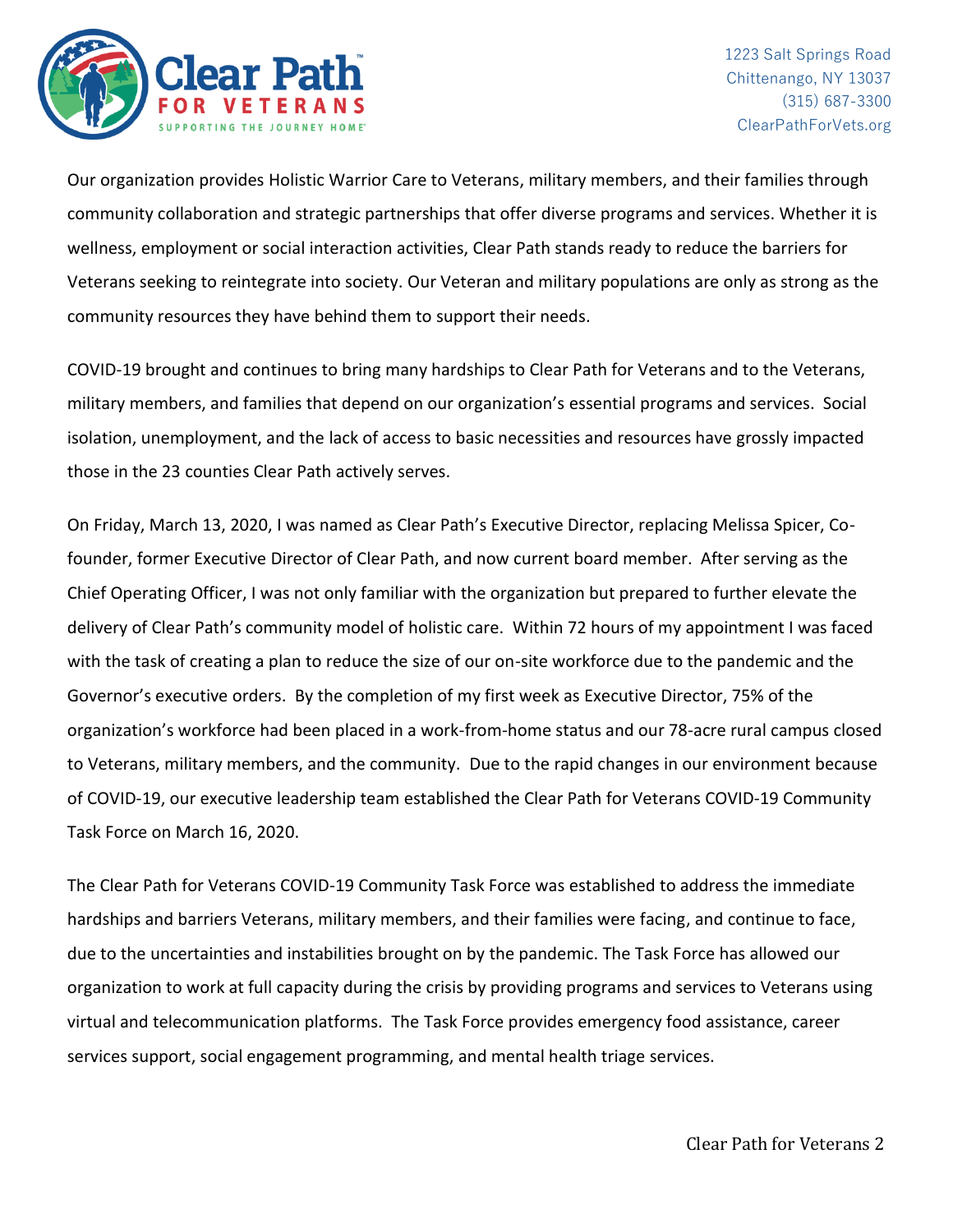

All staff serving on the Task Force were deemed essential personnel and received immediate training on all Centers for Disease Control and New York State recommended health and safety protocols.

## **Emergency Food Assistance**

- The Task Force receives requests by email and phone and dispatches emergency food boxes daily via our Peer Mentor team. Thanks to the Massachusetts Military Support Foundation, a full-sized tractor trailer delivered over 2,000 pounds of food boxes to Clear Path in May 2020. This donation, along with support from the Food Bank of Central New York, has provided Clear Path with a continuous supply of essential food and hygiene items to be delivered to those in need.
- As the need continues to increase, the Culinary team is preparing fresh meal kits that are an addition to the pantry meal boxes. The fresh meal kits contain healthy meals prepared every day in our kitchen and are accompanied by recipes and instructions on how to use each ingredient in the food box for maximum efficiency. Boxes are packed to supplement meals for 5-6 days for all household members.
- The emergency boxes also contain essential toiletries and paper products. Through Clear Path's pantry collection, we can provide kitchen essentials, clothing, and hygiene supplies on a case by case basis. Medication can also be delivered on an as needed basis.
- From March 2020 to date, the peer and culinary teams have prepared and delivered 588 emergency food boxes along with 141 fresh meal kits.

## **Career Services Support & Social Engagement Programming**

- As the economy continues to be affected, our Warriors Working program is providing unique career assistance and support to those facing unemployment and to those seeking current employment opportunities.
- The Warriors Working program has worked with 186 individual Veterans seeking career assistance and connections to new employment opportunities since March 2020.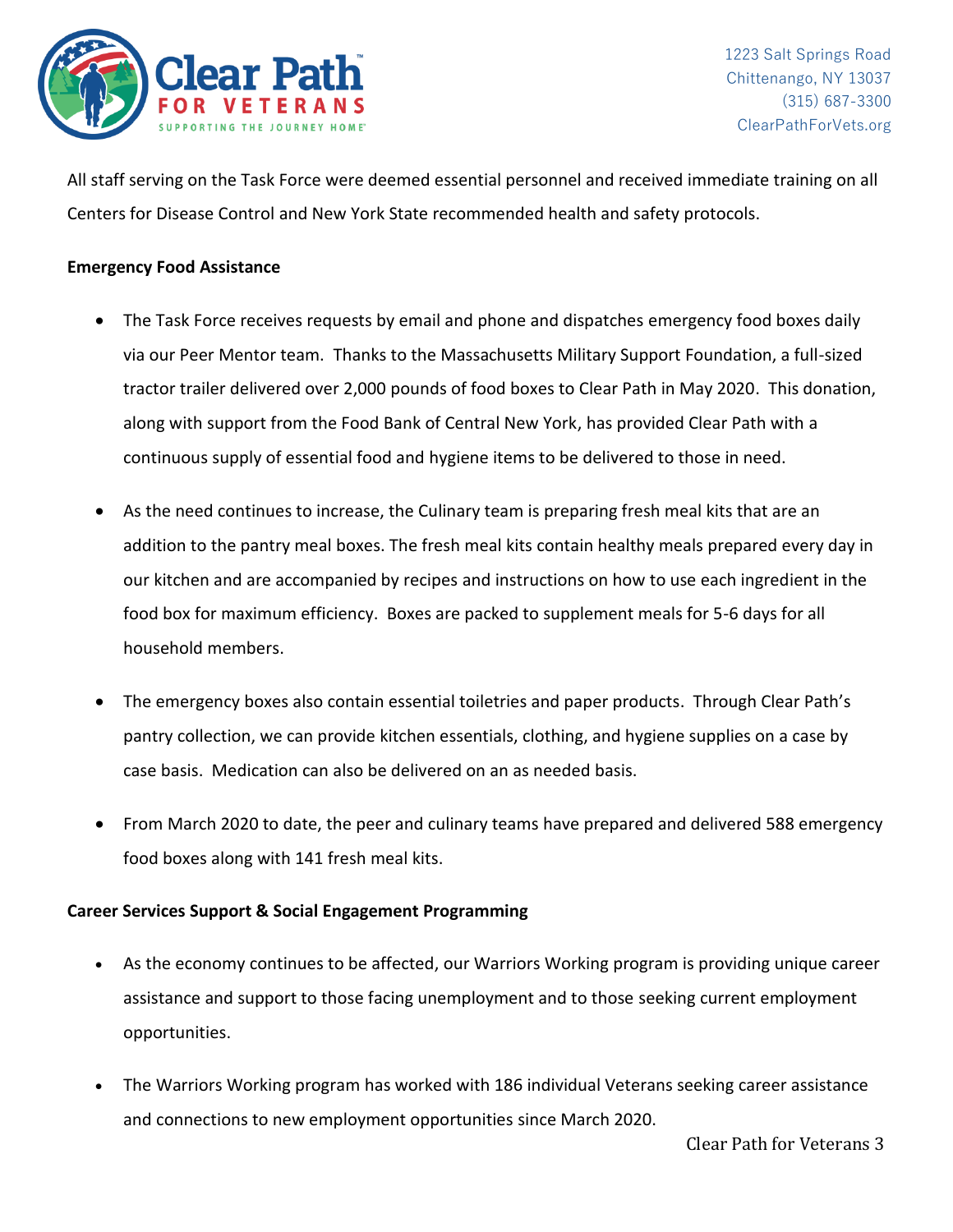

Clear Path for Veterans 4

• The Social Engagement program has transitioned to virtual programming to keep Veterans, military members, and their families engaged daily. The virtual programming is designed to help decrease isolation and to keep the Veteran community informed of our current support systems and other community services that would be of benefit. Virtual canine community classes, cooking classes, family support sessions, physical fitness events, holiday events, and Veteran support group sessions are some examples of programming that have been provided by the Task Force.

# **Mental Health Triage / Buddy Check Program**

- Clear Path's behavioral health consultant, Pat Chase LCSW-R, is available to speak with any Veteran or family member experiencing difficulties during the pandemic.
- Mental health triage services have been provided to Veterans and family members each week since the beginning of the pandemic, as well as support to Clear Path's staff members.
- The Buddy Check program is a way for Veterans, military members, and their families to stay connected and engaged with Clear Path. The focus of the Buddy Check program is to help lessen the increased feelings of isolation and loneliness faced by so many in the Veteran population. If a Veteran, military member, or family member would like to talk to a member of our buddy check team, they are able to connect with a staff member by phone.
- From March 2020 to date, the Buddy Check program and Clear Path's part time mental health consultant have conducted 737 mental health and buddy check in calls. Over half of the calls were received by Veterans who frequented Clear Path's weekly canteen lunches and no longer had a means to connect with other Veterans and community members in a social setting.

The Task Force continues to deliver critical services and have reached over 1,700 unique Veterans, military members, and their families since the onset of the pandemic in our region in March 2020. The Task Force has been partially supported by local community initiatives in Central New York to assist nonprofits with the delivery of essential services during COVID-19. To raise additional funds for the Task Force, an online fundraising campaign was launched in April 2020. Clear Path continues to seek additional local community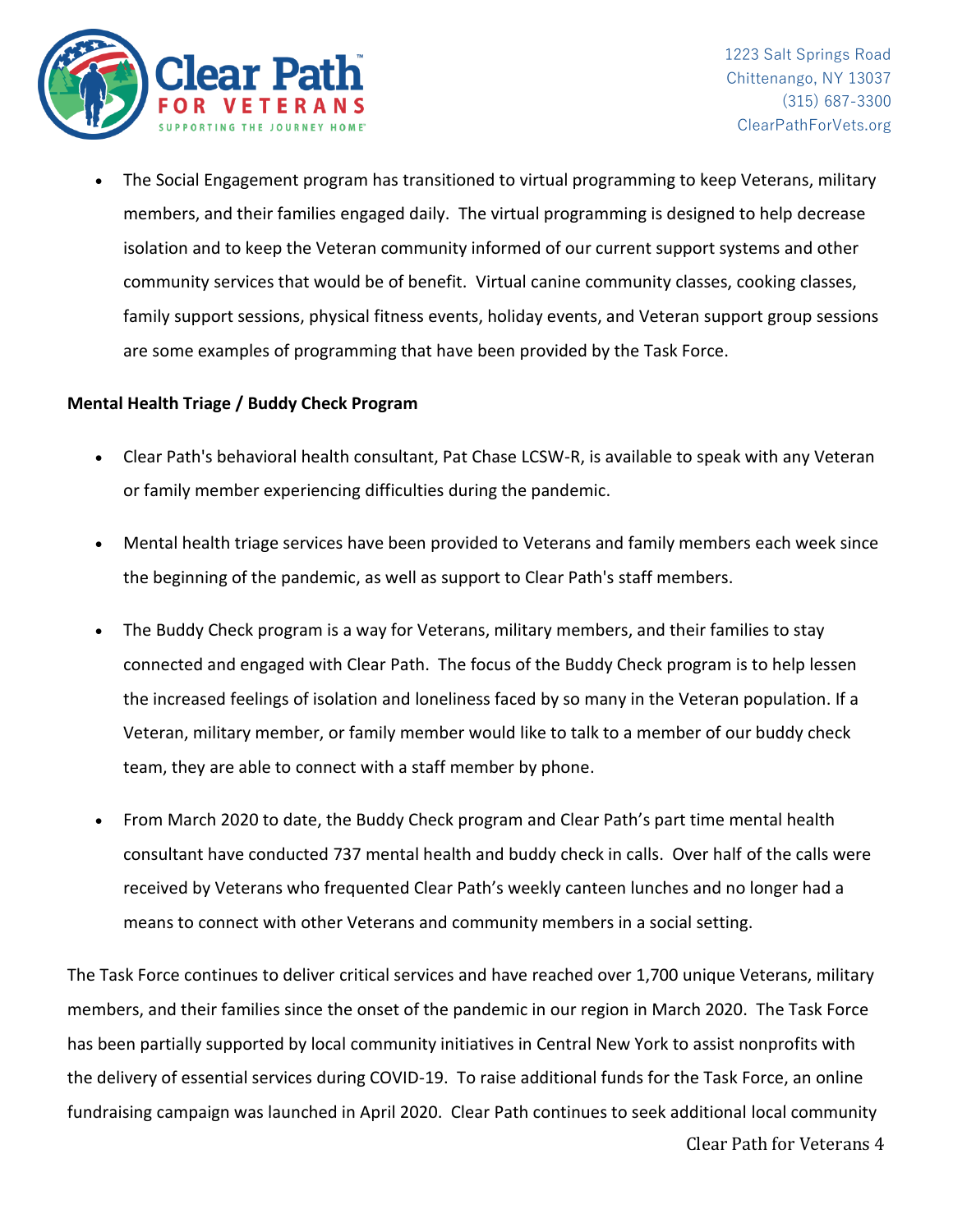

and state support to assist with delivering critical emergency services to Veterans, military members, and their families as the pandemic continues.

The Clear Path for Veterans' Canine Program has seen short, mid, and potentially long-term effects due to COVID-19, as many aspects of the program are unable to be delivered through virtual platforms. Due to the mandatory quarantine and closing of non-essential businesses the ability to conduct "in-person" training sessions with volunteers, Veterans, and other staff members was no longer possible. Newly acquired puppies in training lost important opportunities for socialization and exposure during their critical period of development. Veterinary Health Clinics were required to change protocol and only serviced emergency visits, which delayed care puppies in training required. Potential long-term impacts could be seen with the state travel restrictions making the acquisition of new purpose bred puppies from our partnering breeders difficult. Lack of socialization and exposure will affect long term behavior of service dogs in training, a \$25,000 investment per dog. Classes will be reduced in size due to social distancing guidelines, reducing overall numbers served annually. The importance of providing this important program is necessary for the overall health and wellness to our Nation's Veteran population. Careful planning along with a well-trained and adaptable staff have allowed us to continue our success in training and matching service dogs to our Veteran clients.

While Clear Path for Veterans has seen an increase in social media interaction and participation in virtual programming, we have also been faced with the reality of decreased funding from local governments, private donors, and community businesses. Social distancing restrictions and limits on group gatherings have forced the postponement of weekly Wednesday canteen lunches, annual appreciation events, major on and off-site annual fundraisers, and military retreats. With these events and activities no longer able to occur, Clear Path has been impacted with a significant decrease in budgeted annual income for the organization. Clear Path has retained all staff members through the pandemic and did utilize the Payroll Protection Program. The organization continues to seek alternate funding opportunities through grants as well as through virtual fundraising events, when possible. Continued support from New York State will prove vital in ensuring Veterans, military members, and their families continue to receive critical emergency services as well as opportunities to break social isolation through virtual events and